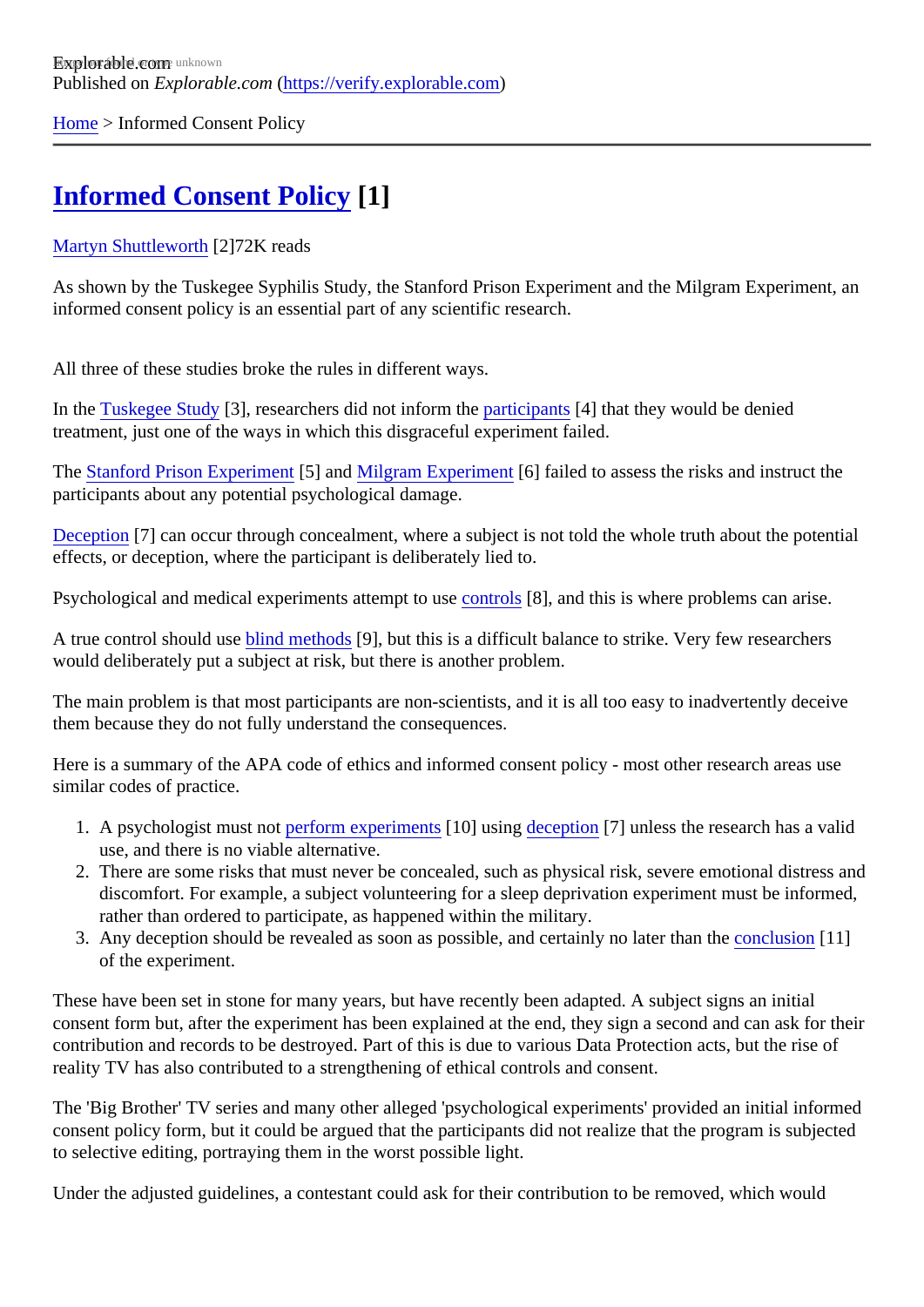jeopardize the whole filming process. Of course, there are many other reasons why these programs cannot classed as a psychological experiment, but ethical concerns and consent are an issue that may hit the courtrooms soon.

Modern belief is that except in extreme circumstances, a subject should be informed about the dangers before the experiment. At the very least, they should have been given an informed consent policy at the en and have the opportunity to have any data about them destroyed.

In this exampl[e, Milgram's experimen](https://verify.explorable.com/stanley-milgram-experiment)t 6] is a grey area, because the subjects were informed straight after the study. If a researcher designed a similar experiment today, it would be unlikely to pass ethical considerations.

At the time of experimentation, when the world was trying to understand if 'Just obeying orders,' was a viable excuse for the worst excesses of the Nazi regime, then it could be argued that the usefulness of the results outweighed the distress caused.

The morale of this is that any experiment has to be judged upon a case-by-case basis of the Prison [Experimen](https://verify.explorable.com/stanford-prison-experiment)t<sup>[5]</sup> did have as much consent as possible, but the failing in this case was the failure of the researcher to halt the experiment when distress was observed.

For example, Zimbardo, the head researcher in the experiment, should have remained outside the study and pulled the plug, rather than allowing himself to be drawn in to the psychological morass.

The [Tuskegee Stud](https://verify.explorable.com/tuskegee-syphilis-study)<sup>[3]</sup> had no justification, and the researchers not only failed to inform, but also broke their medical commitment to the Hippocratic Oath, failing to preserve life. This is a much more serious issue than consent, and is no different from the notorious Nazi experiments.

No ethical code or informed consent policy can be perfect, and there will always be situations where the experimenter caused too much distress.

On the other hand, there may be times when the experiment lost some [12] due to informed consent. This is a problem with no correct answer, although modern techniques err on the side of caution.

Very few [peer reviewer](https://verify.explorable.com/peer-review-process)s [3] will be too strict upon questioning the validity of experiment because of ethical caution.

Instead, reviewers understand that error arising from this has to be incorporated into the interpretation of t results. This is something to which science has to work around and adapt.

Source URL: https://verify.explorable.com/informed-consent-policy

Links

- [1] https://verify.explorable.com/informed-consent-policy
- [2] https://verify.explorable.com/users/martyn
- [3] https://verify.explorable.com/tuskegee-syphilis-study
- [4] https://verify.explorable.com/social-science-subjects
- [5] https://verify.explorable.com/stanford-prison-experiment
- [6] https://verify.explorable.com/stanley-milgram-experiment
- [7] https://verify.explorable.com/deception-and-research
- [8] https://verify.explorable.com/scientific-control-group
- [9] https://verify.explorable.com/double-blind-experiment
- [10] https://verify.explorable.com/conducting-an-experiment
- [11] https://verify.explorable.com/drawing-conclusions
- [12] https://verify.explorable.com/validity-and-reliability